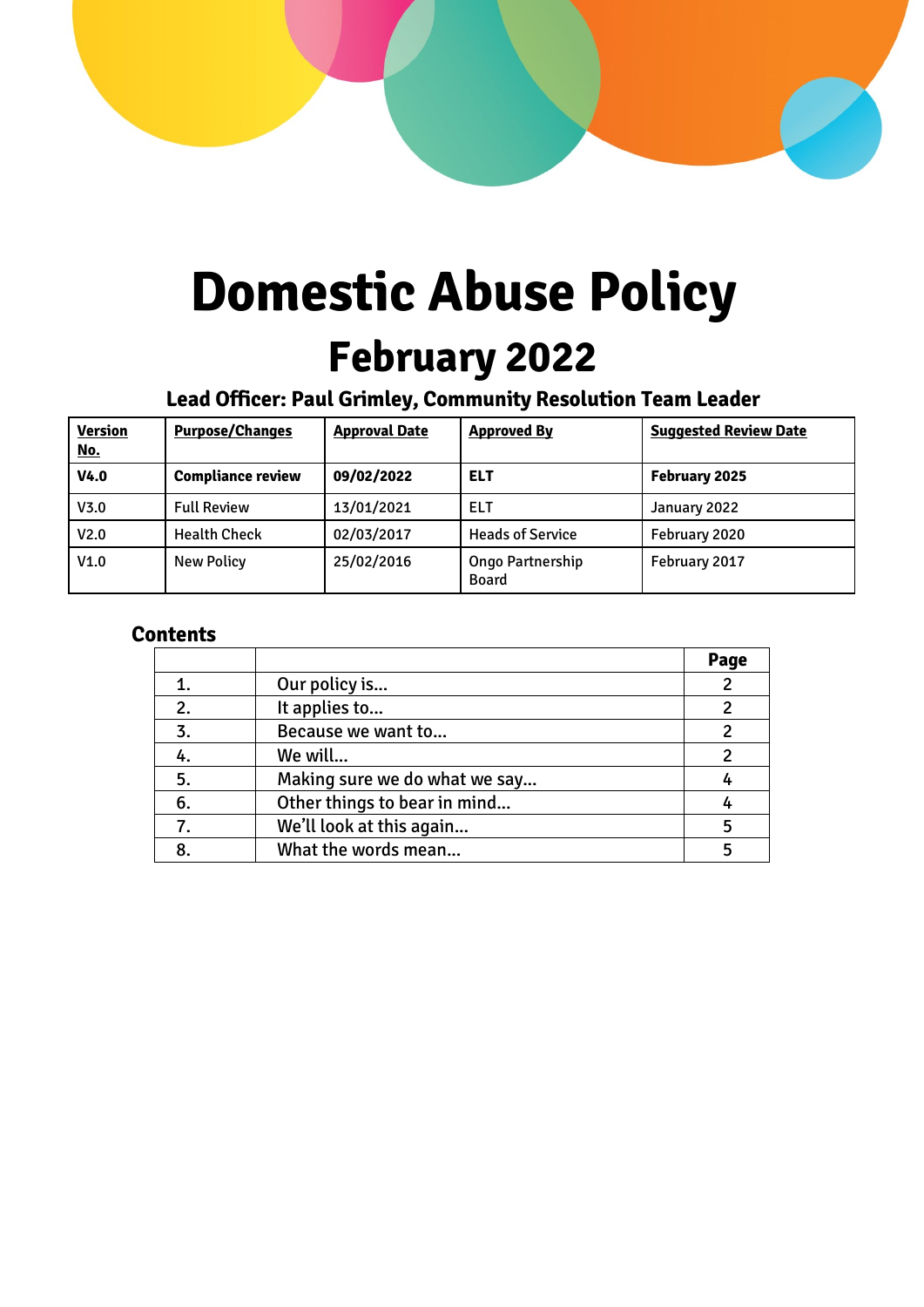### **1. Our policy is...**

- 1.1 To commit to the principle that domestic abuse is unacceptable behaviour and that everyone has a right to live free from fear and abuse.
- 1.2 At Ongo, we have signed up to the Make a Stand against domestic abuse pledge with the Chartered Institute of Housing and comply with four focussed commitments:
	- $\triangleright$  Have a policy in place that supports residents
	- $\triangleright$  Have a policy in place that supports colleagues
	- $\triangleright$  Make information available about support services available to colleagues and residents
	- $\triangleright$  Have a Senior Manager appointed as a champion who leads on the activity we are doing to support people experiencing domestic abuse

#### **2. It applies to…**

- 2.1 This policy applies to all colleagues, tenants and customers.
- 2.2 This policy applies to contractors carrying out work on our behalf. Where incidents are witnessed or there are suspicions of domestic abuse, it should always be reported.
- 2.3 This policy covers identifying domestic abuse, ensuring information and support is available to anyone experiencing domestic abuse, and the importance of confidentiality and effective partnership working.
- 2.4 Some aspects of the policy specifically relate to Ongo Homes and its role as a landlord.

#### **3. Because we want to...**

- $\triangleright$  Be clear on our approach to domestic abuse
- Participate in a **multi-agency** approach to dealing with instances of domestic abuse and will work with our partners and other agencies to ensure the best outcome for individuals experiencing domestic abuse
- $\triangleright$  Ensure this policy supports the relevant conditions in the Ongo Homes tenancy agreements
- $\triangleright$  Send a clear message to perpetrators that we do not condone any form of domestic abuse and, where possible, we will take appropriate action against perpetrators working with partners to reduce or manage the risks around domestic abuse
- $\triangleright$  Encourage our colleagues who have experienced domestic abuse to come forward and know they will be supported

#### **4. We will...**

4.1 The Domestic Abuse Act 2021 defines Domestic Abuse as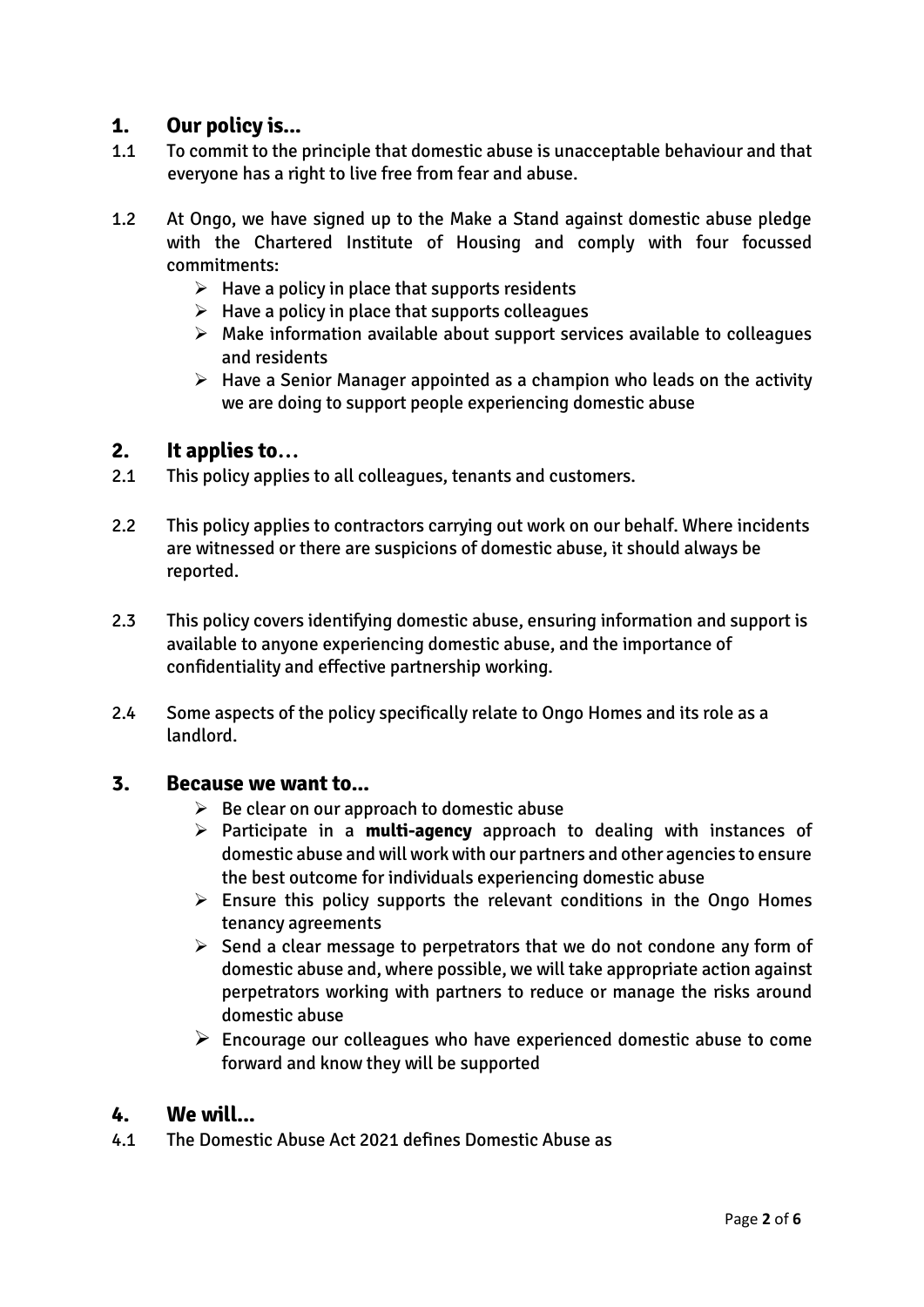The behaviour of a person towards another person if they are aged 16 or over and are personally connected to each other and the behaviour is abusive. Behaviour is abusive is it consists of any of the following:

- $\triangleright$  Physical or sexual abuse
- $\triangleright$  Violent or threatening behaviour
- $\triangleright$  Controlling or coercive behaviour
- $\triangleright$  Economic abuse
- $\triangleright$  Psychological, emotional or other abuse

It does not matter whether the behaviour consists of a single incident of a course of conduct.

Economic abuse means any behaviour that has a substantial adverse effect on the victim's ability to acquire, use or maintain money or other property, or, obtain goods or services.

- 4.2 We accept that for many individuals it can take repeated incidents before they seek support, however, we believe that each incidence of domestic abuse is a serious matter and we will fully support the individual with each instance reported.
- 4.3 We know that any individual can experience domestic abuse, regardless of their gender, sexual orientation or living arrangements. Domestic abuse can occur between anyone in a close personal relationship. Domestic abuse can happen to anyone. All individuals experiencing domestic abuse will be provided with a fair, person-centred, confidential and consistent level of service within the constraints of current legislation and the resources available to us.
- 4.4 If our colleagues are experiencing domestic abuse, we will provide support in a sensitive and confidential way.
- 4.5 To recognise the impact that domestic abuse can have on the family and household, and to take account of this when taking action in relation to Ongo Homes tenancies. We are committed to delivering a service that will protect our residents and their families from harm.
- 4.6 We will make sure our colleagues are appropriately trained so they:
	- $\triangleright$  Can understand domestic abuse and the effect it can have on the individual experiencing domestic abuse
	- $\triangleright$  Have the right skills to identify where domestic abuse may be occurring and what action to take, in line with our procedure and guidance
	- $\triangleright$  Understand the importance of seeking the victim's approval if referring to partner agencies (unless a specific Safeguarding issue is evident)
	- $\triangleright$  Can identify and assess any health & safety risks arising from domestic abuse cases and follow health & safety and lone working guidance at all times
- 4.7 We will always:
	- $\triangleright$  Treat anyone experiencing domestic abuse with dignity and respect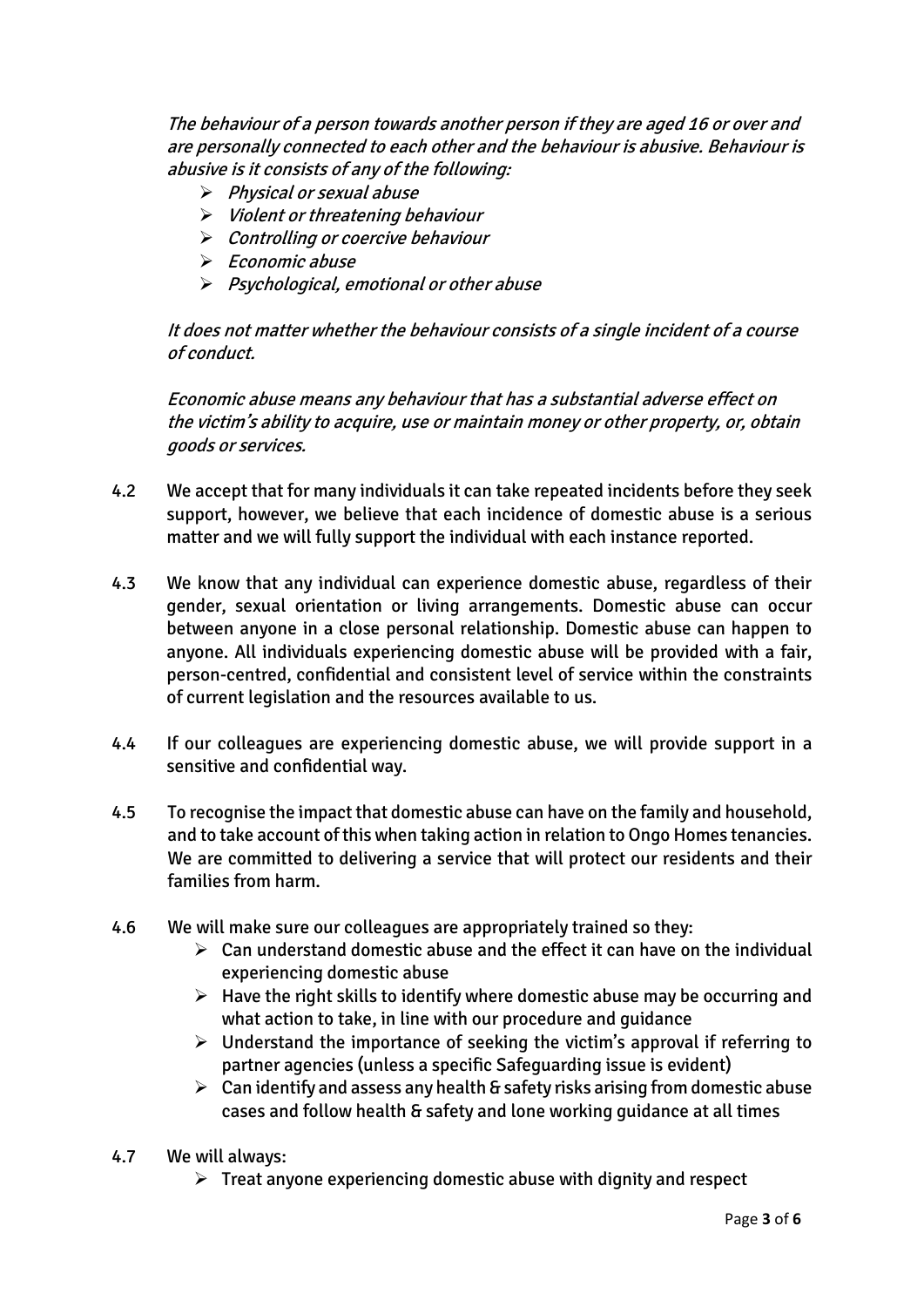- $\triangleright$  Look at each case individually and provide the relevant and appropriate support, advice and guidance within our remit or signpost to our partners or other agencies
- $\triangleright$  Deal sensitively, quickly and effectively with all reports of domestic abuse
- $\triangleright$  Respect confidentiality from the outset although we will refer to a relevant agency without consent as required under s115 of the Crime and Disorder Act 1998 where an individual is at risk
- $\triangleright$  Make sure our colleagues are aware of the referral care pathway for all those experiencing domestic abuse so they know what support and advice is available

#### 4.8 **Working in partnership**

- 4.8.1 We fully recognise that colleagues from other agencies can provide the wide range of measures, support and protection to those experiencing domestic abuse. We will work with a range of partner agencies so they can provide expertise around domestic abuse, including attending multi-agency meetings where required to help reduce the risk of serious harm or homicide of an individual experiencing domestic abuse.
- 4.9 Colleagues will be supported by the organisation to seek help, support and information in respect of domestic abuse.

#### **5. Making sure we do what we say…**

- 5.1 The Tenancy Services Manager will monitor the impact of this policy to ensure appropriate and consistent application.
- 5.2 Training and awareness will be provided to all colleagues at the right level and in the right way with refresh training provided as appropriate to reinforce the importance of recognising domestic abuse, reporting and relevant action to be taken in respect of domestic abuse.

#### **6. Other things to bear in mind...**

- 6.1 Our policies and procedures related to:
	- $\triangleright$  Safeguarding Policy & Procedure
	- ▶ Data Protection Policy
	- $\triangleright$  Equality & Diversity
	- Local Authority Choice Based Lettings Policies
	- Lettings Exceptions Procedure
- 6.2 Chartered Institute of Housing Make a Stand Domestic Abuse Pledge.
- 6.3 Local Authority Domestic Abuse Strategies.
- 6.4 Appropriate operating protocols from other agencies and partners.
- 6.5 Managing and supporting employees experiencing domestic abuse (produced by the CIPD with the Equality & Human Rights Commission).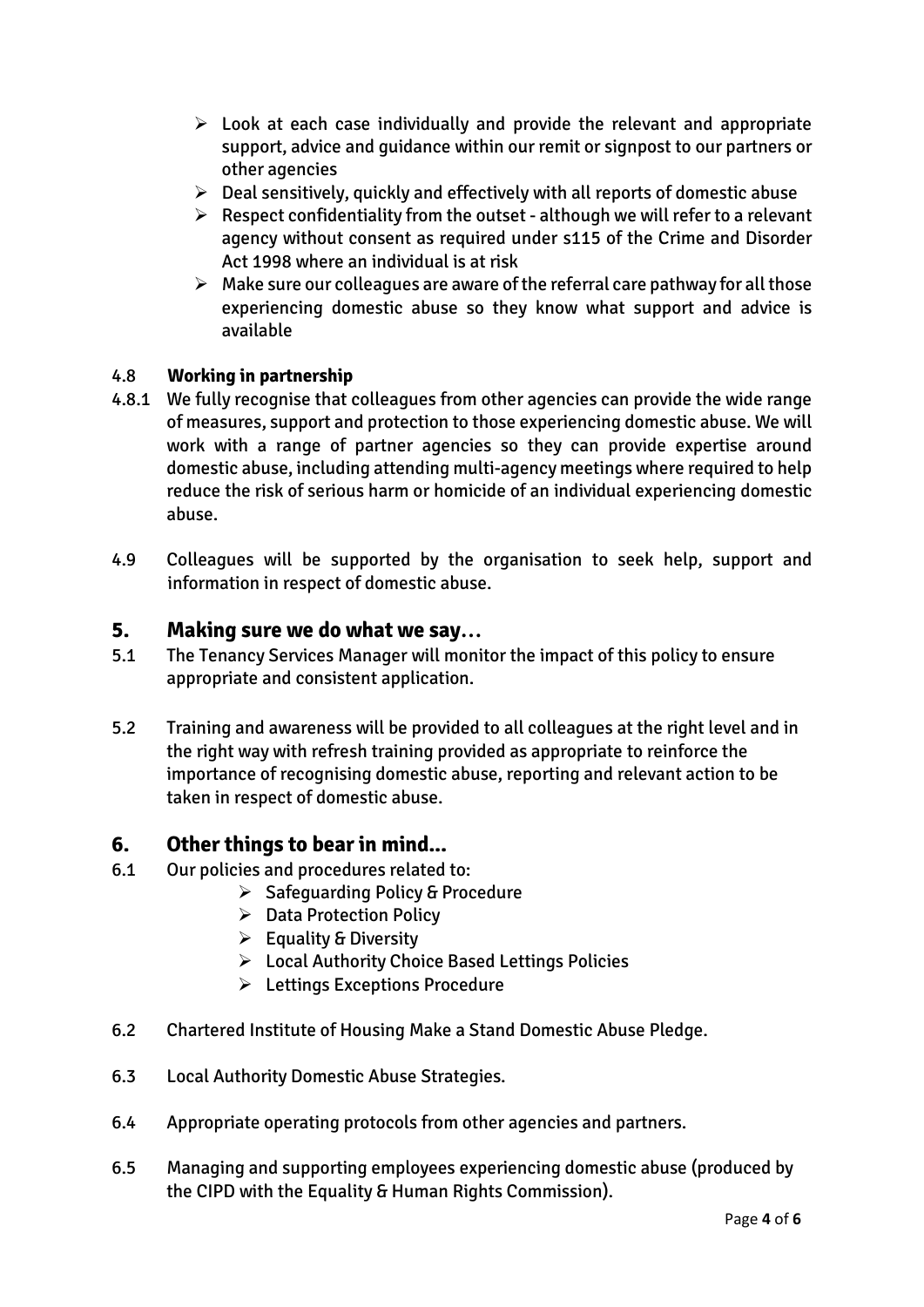- 6.6 The main pieces of legislation and regulation relevant to this policy are:
	- Domestic Abuse Act 2021
	- Crime and Disorder Act 1998
	- Crime and Security Act 2010
	- Domestic Violence, Crime and Victims Act 2004
	- $\triangleright$  Family Law Act 1996
	- Housing Act 1996 and Homelessness Act 2002
	- $\triangleright$  Protection from Harassment Act 2007
	- $\triangleright$  Protection from Freedoms Act 2012
	- $\triangleright$  Clare's Law Domestic violence disclosure scheme

## **7. We'll look at this again...**

7.1 Every three years unless something changes and we need to review it sooner.

| <b>CIH Make a Stand Pledge</b> | The four focused commitments that form the<br>CIH Make a Stand Pledge to provide support for<br>individuals experiencing domestic abuse are:<br>$\triangleright$ Put in place and embed a policy to support<br>residents who are affected by domestic<br>abuse<br>$\triangleright$ Make information about national and local<br>domestic abuse support services available<br>on our website and in other appropriate<br>places so that they are easily accessible<br>for residents and colleagues<br>$\triangleright$ Put in place a HR policy or amend an<br>existing policy, to support colleagues who<br>may be experiencing domestic abuse<br>$\triangleright$ Appoint a champion at senior level in your<br>organisation to own the activity that you<br>are doing to support people experiencing<br>domestic abuse |  |  |
|--------------------------------|--------------------------------------------------------------------------------------------------------------------------------------------------------------------------------------------------------------------------------------------------------------------------------------------------------------------------------------------------------------------------------------------------------------------------------------------------------------------------------------------------------------------------------------------------------------------------------------------------------------------------------------------------------------------------------------------------------------------------------------------------------------------------------------------------------------------------|--|--|
| <b>Controlling Behaviour</b>   | Controlling behaviour is a range of acts<br>designed to make a person subordinate and /<br>or dependent by isolating them from sources of<br>support, exploiting their resources<br>and<br>capacities for personal gain, depriving them of<br>needed<br>independence,<br>the<br>for<br>means<br>resistance and escape and regulating their<br>everyday behaviour.                                                                                                                                                                                                                                                                                                                                                                                                                                                        |  |  |
| <b>Coercive Behaviour</b>      | Coercive control is an act or a pattern of acts of<br>assault, threats, humiliation and intimidation<br>or other abuse that is used to harm, punish, or<br>frighten their victim. This definition, which is<br>not a legal definition, includes so called                                                                                                                                                                                                                                                                                                                                                                                                                                                                                                                                                                |  |  |

#### **8. What we mean…**